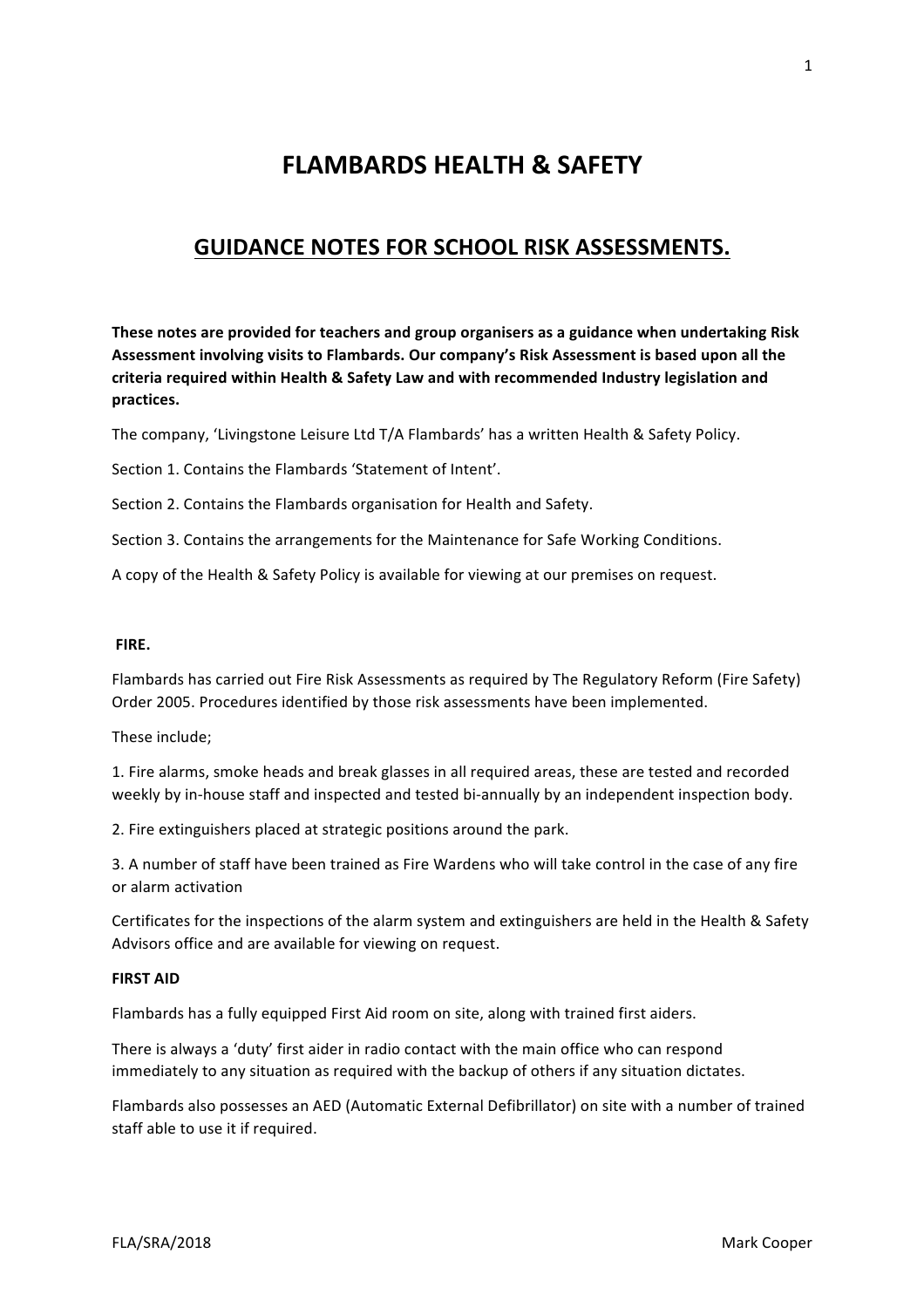All accidents and incidents are recorded and those records collated monthly to identify any 'trends' which it may be possible to rectify to prevent them reoccurring. FLAMBARDS HEALTH& SAFETY

#### **SITE SECURITY**

Flambards has numerous CCTV cameras around the park covering different areas, these can assist in finding lost children.

The entrance and exit gates are both covered by CCTV which means no one can enter or leave the park without being seen, these images are stored for approximately 7 days and can be rewound and fast forwarded to assist in looking for lost children.

#### **RIDES AND ATTRACTIONS**

Flambards operates all rides and attractions in accordance with the HSG 175. Fairground and Amusements – Guidance on Safe Practice.

Flambards are members of BALPPA (British Association of Leisure Parks, Piers and Attractions) an industry body recognised by the HSE, all rides and attractions are inspected under ADIPS. (Amusement Device Inspection Procedure Scheme.) within this body.

All rides and amusement devices are serviced and inspected daily, weekly and monthly in accordance with the manufacturer's recommendations by trained in-house staff. In addition, they are inspected by independent inspectors twice a year or as required under the ADIPS scheme.

All ride operators are trained in the safe use and operation of the rides and are signed off as competent in the operation of that ride before being allowed to operate it with members of the public on it.

Each ride or device has a current 'DOC' (Declaration of Compliance) certificate which ensures its compliance with every aspect of the ADIPS scheme.

In the unlikely event of a ride breakdown or power failure there are always members of the technical team on site who are trained to recover the ride safely and remove passengers from it. All rides and amusement devices are designed to 'fail to safety' this means that however or whatever causes that device to stop, at no point are any of the passengers in any danger.

#### **ELECTRICAL EQUIPMENT**

All portable electrical equipment is inspected in accordance with the 'Electricity at Work Regulations (1989)' (PAT Testing)

All fixed electrical installations are tested or installed in accordance with the latest IEE Wiring Regulations. (Currently 17th edition)

Where appropriate all portable equipment will be connected to a supply using an RCD to minimise the chances of electric shock.